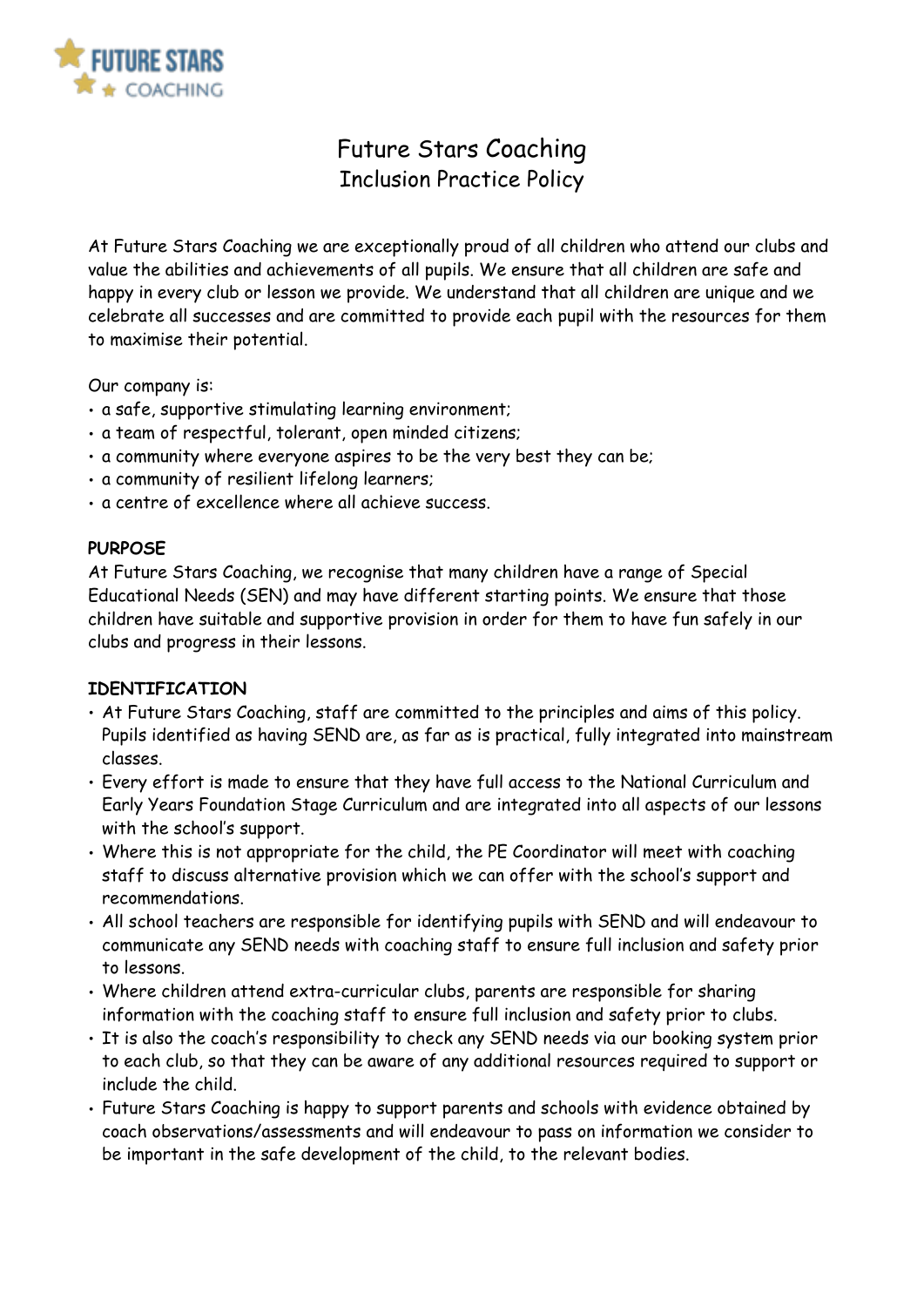## **CODE OF PRACTICE GRADUATED RESPONSE**

• Future Stars Coaching adopts the levels of intervention as described in the SEND Code of Practice. The Code of Practice advocates a graduated response to meeting pupils' needs.

## **QUALITY TEACHING**

- The coach will take steps to further differentiate the learning to better support the pupil.
- This may require an adjustment in the style of teaching adopted with that pupil.
- The class teacher will be informed and consulted to provide support and advice.

• Parents will be fully informed so they can share information and knowledge with the school to help better understand the needs of the child.

• The child is recorded as being monitored via the school - they will not have a diagnosis from a Future Stars Coach

### **SEND SUPPORT**

• When working within a school, it is important that the class teacher and coach have a conversation about SEND pupils and that the coach is formally advised of the effective provision the school has in place to remove any barriers to learning.

# **ASSESS**

• This involves clearly analysing the pupil's need using the coach's assessments and experience of working with the pupil, details of previous progress and attainment, comparisons with peers and conversations with the class teacher.

## **PLANNING**

- Planning will be a result of a conversation from the class teacher and the coach.
- They will include interventions and support that are required; the impact on progress, development and/ or behaviour that is expected.
- Parental involvement may be sought, where appropriate (eg upon booking extra-curricular clubs).

# **COACHING**

- The class teacher remains responsible for working with the child on a day to day basis. They will retain responsibility even where the coach leads a lesson.
- They will work closely with teaching assistants to plan and assess the support and interventions needed in a lesson and ensure links with classroom teaching.

# **REVIEW**

- Review of a child's progress will be made regularly through conversations with the class teacher.
- The review process will evaluate the impact and quality of the support and interventions. It will also take account of the views of the pupil.
- The class teacher will revise the support outcomes and based upon the pupil's progress and development make any necessary amendments going forward.
- A child's behaviour will be assessed and reviewed whilst attending extra-curricular clubs.
- If their behaviour is deemed unsafe to themselves, peers or Future Stars staff, or wasn't inline with our behaviour policy or risk assessment, we would reserve the right to remove them from our clubs to ensure the safety of the majority.